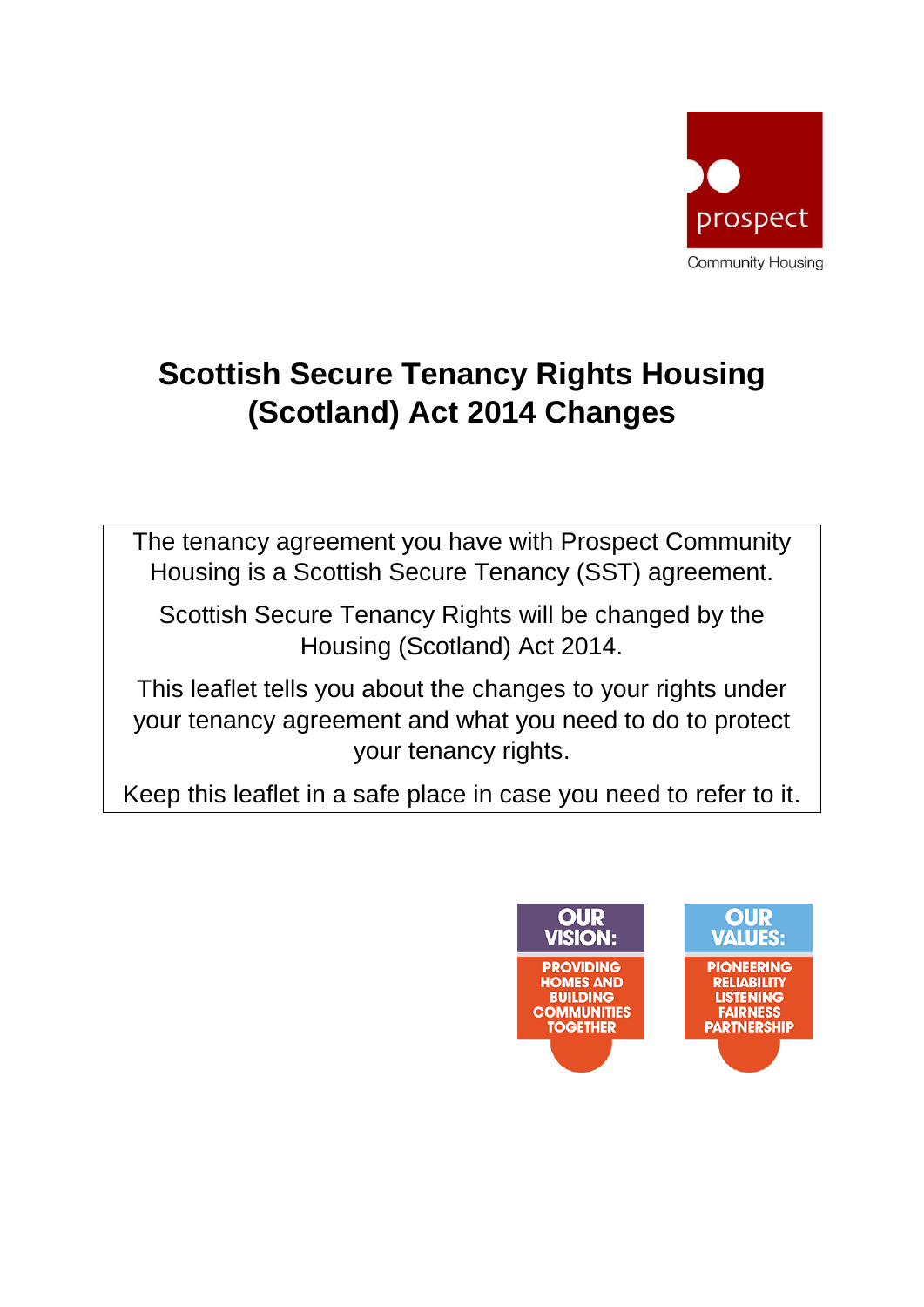#### **Ending a Scottish Secure Tenancy by Court Order – Conviction of a Crime / Serious Antisocial Behaviour**

Committing serious antisocial behaviour or certain crimes are a breach of your tenancy agreement and can lead to your eviction.

If you, or anyone living with you in the property or anyone visiting the property, are convicted of using the house or allowing it to be used for immoral or illegal purposes, or of an offence punishable by imprisonment committed in or in the locality of the property, we are entitled to seek a court order to evict you from your home.

Before we start the court action for eviction, we will serve a **Notice of Proceedings** on you. You have a right to challenge that decision.

From 1 May 2019, the Housing (Scotland) Act 2014 will make this process easier by removing the need for the Court to consider whether it is "reasonable" to make an order for eviction where we are using this ground for eviction.

The court will be required to grant the eviction order if we have served the Notice of Proceedings within twelve months of the date of the conviction (or within twelve months of the conclusion of an unsuccessful appeal against the conviction).

#### **Adapted Properties**

Some properties are designed or adapted to meet the particular needs of a tenant or a person living with the tenant. Sometimes that person moves to a different property or dies.

From 1 May 2019, we will be able to apply to the Court to recover the property if it is not being occupied by anyone who needs the adaptations. We would only do this if we need the property for someone who needs the adaptations. We would give you notice before applying to the court to do this and we would offer you suitable alternative accommodation. You would be able to ask the Court to consider whether our actions were reasonable and challenge the suitability of the alternative accommodation.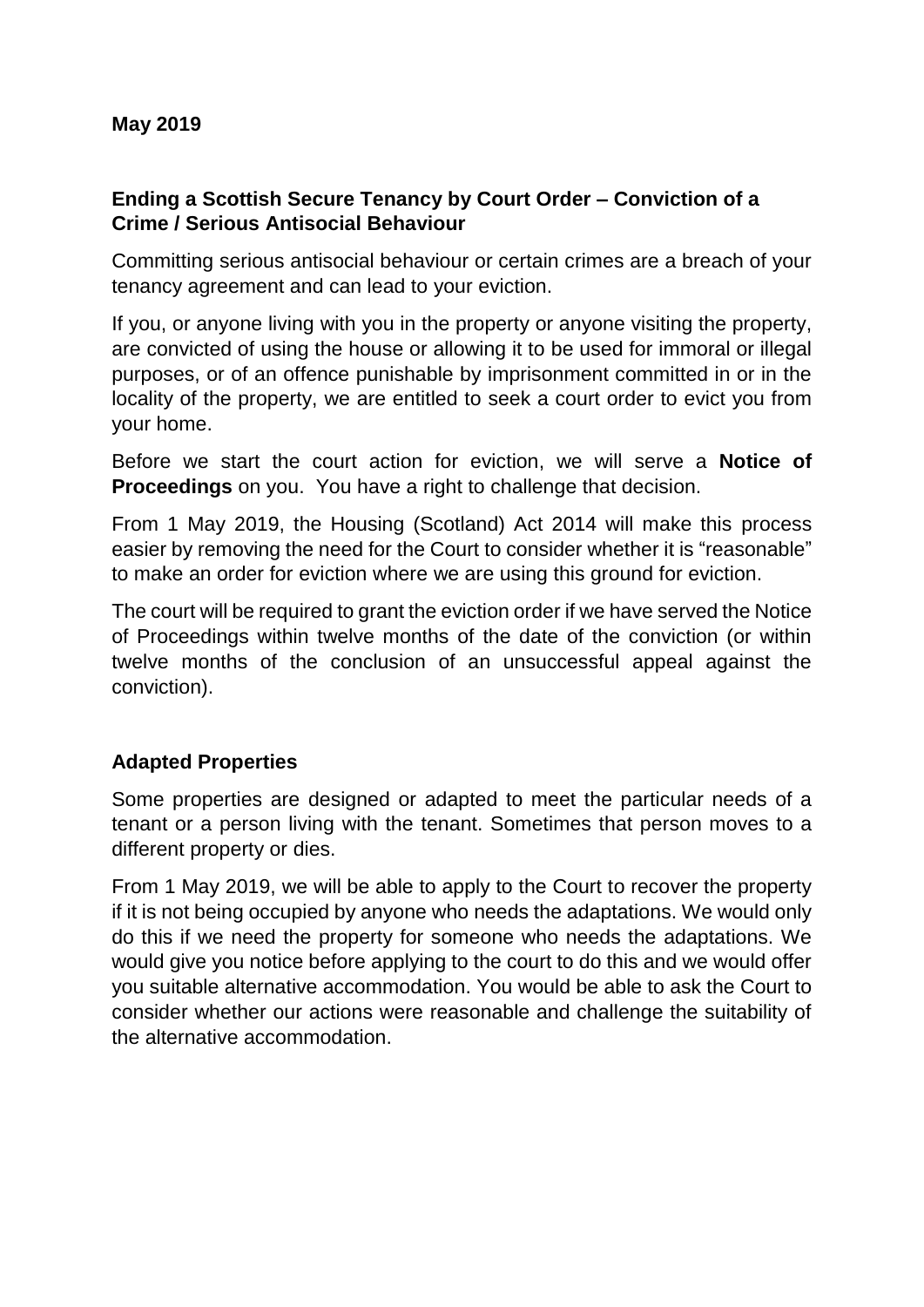#### **Conversion to a Short Scottish Secure Tenancy for Antisocial Behaviour**

In certain circumstances, we can change your tenancy agreement to a different type of tenancy agreement called a Short Scottish Secure Tenancy (SSST) agreement, which gives you fewer rights and less protection from eviction than a Scottish Secure Tenancy (SST).

From 1 May 2019, these circumstances will now include any situation where a tenant or someone living with the tenant has acted in an antisocial manner in or around the property. If we choose to convert your tenancy we will serve a Notice on you which will detail the actions of the person who has behaved in an antisocial manner and our reasons for converting the tenancy.

You will have the right to appeal the conversion to the Sheriff Court.

#### **November 2019**

#### **Changes to your household and tenancy rights**

From 1 November 2019, new rules mean that there will be a **12-month qualifying period** before you can apply for permission to make any substantial changes to your tenancy, AND the 12-month qualifying period only begins on the day we receive **written notification from you of any changes**.

To protect your tenancy rights, it is important that you **let us know in writing,** by no later than 1 November 2018, of changes that have already happened.

It is important that you tell us immediately of any change which occurs after 1 November 2018.

#### **This is particularly important if someone has given up their own home to move in with you to care for you.**

If you let us know after 1 November 2018, the 12-month qualifying period will begin on the day you let us know.

For example, if you notify us in writing on the 5 November 2018, the 12 month qualifying period will end on the 5 November 2019.

If you notify us in writing on 5 April 2020, the 12-month qualifying period will end on 5 April 2021.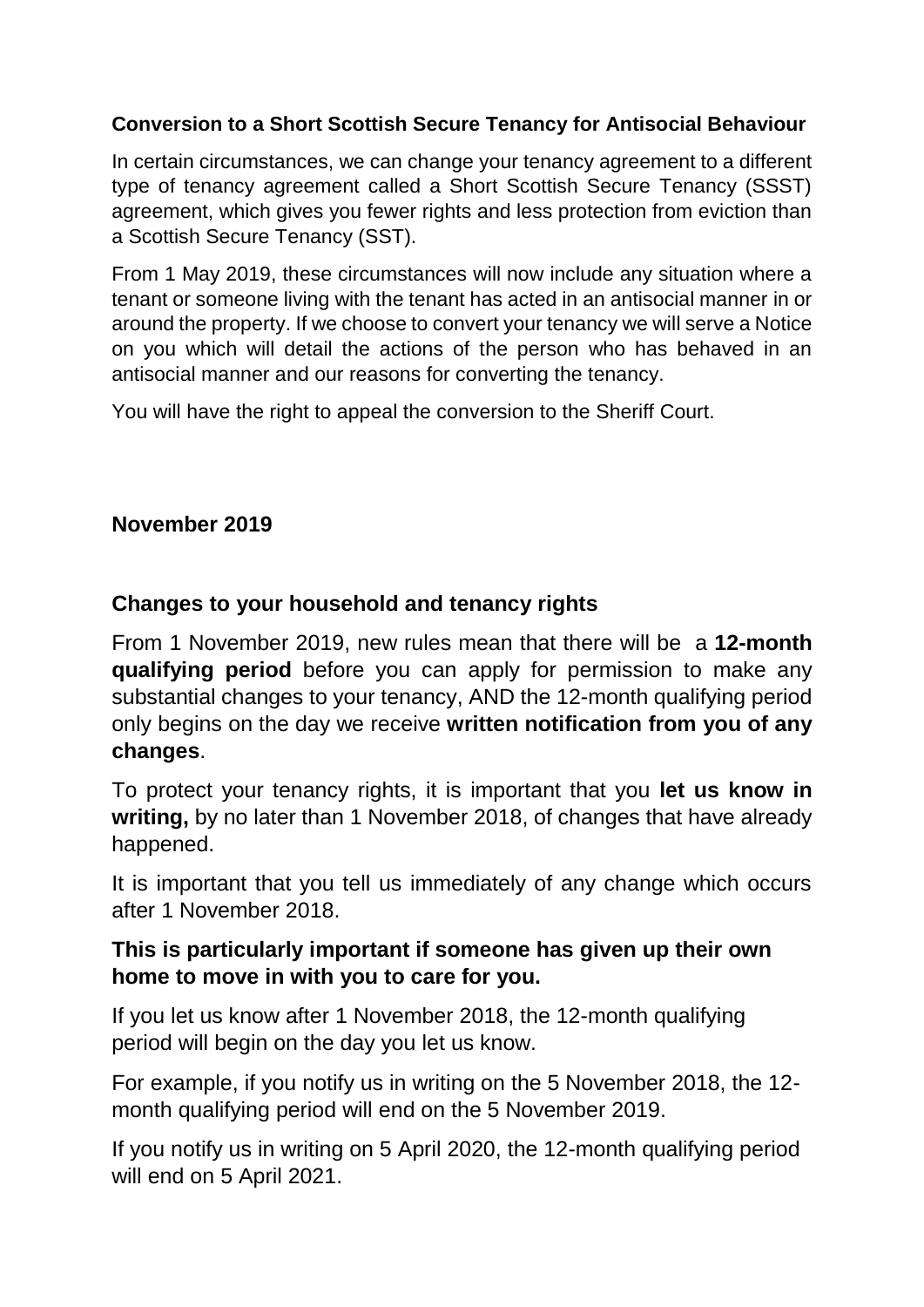### **Applying to add a joint tenant to your tenancy agreement**

You may have a new partner or family member who you wish to become a joint tenant with you.

You need consent from us if you wish to add a joint tenant to your tenancy agreement.

From 1 November 2019, proposed joint tenants will need to have lived at the property as their only or principal home for 12-months before you apply for them to become a joint tenant.

The 12-month period only starts when we receive **written notification from you** that the proposed joint tenant is living there, and you wish to apply to add them as a joint tenant.

#### **Transferring your tenancy to someone else (Assignation)**

You may wish to move out of your property and pass your tenancy to a member of your household who already lives with you.

From 1 November 2019, before you can do this, both you AND the person you wish to pass the tenancy to must have lived in the property as your only or principal home during the previous 12 months before you apply to assign your tenancy.

The 12-month period only starts when we receive **written notification from you** that the other person is living in the property as their only or principal home.

We can refuse permission to assign a tenancy if we have reasonable grounds to do so.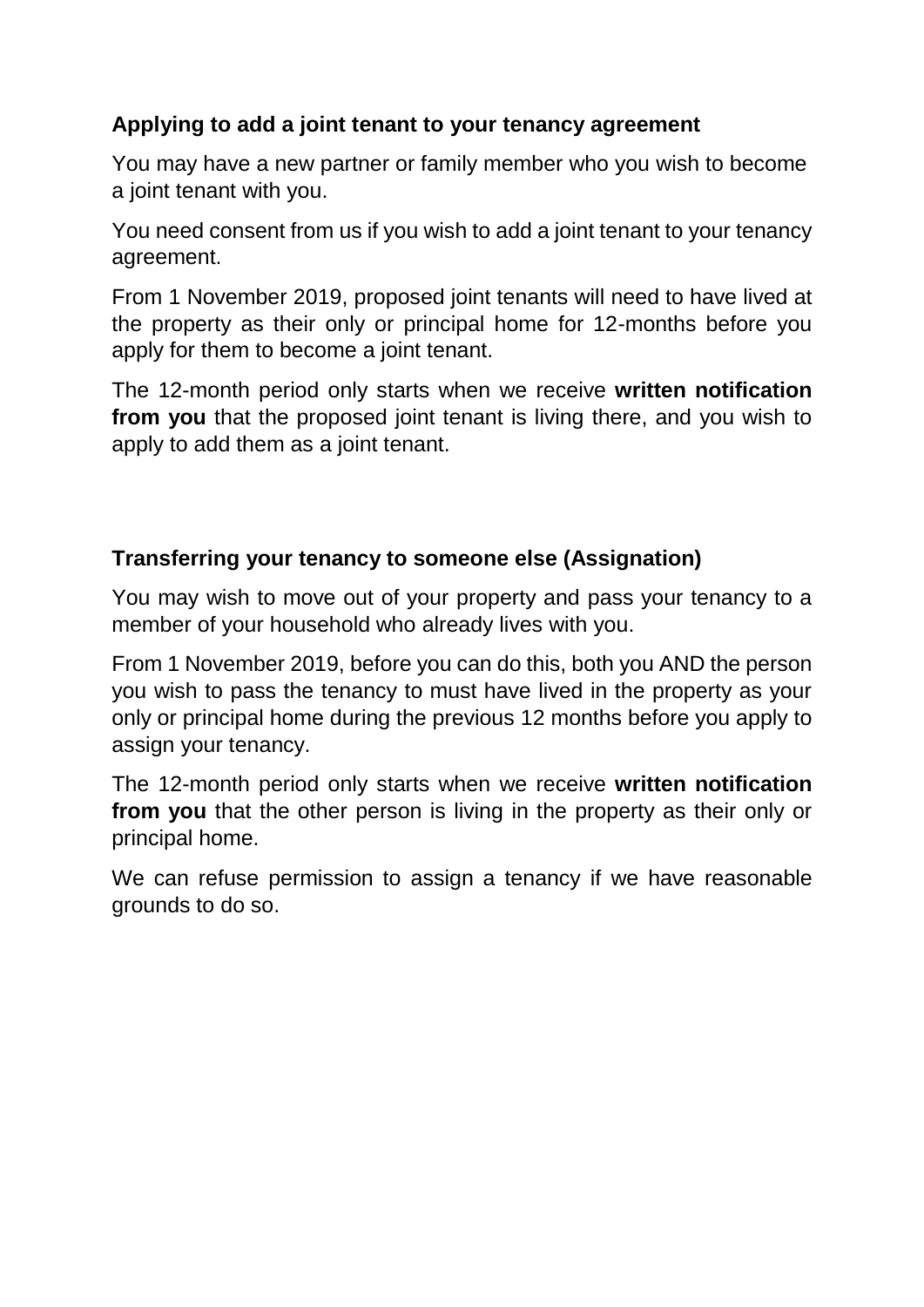### **Subletting your property**

You may wish to sublet all or part of your home. You need our consent to do this.

From 1 November 2019, before you apply for consent to sublet your property, you must have been the tenant of the house throughout the 12 months immediately before you apply to sublet.

We can refuse to give permission for you to sub-let your property if we have reasonable grounds to do so.

#### **Taking over a tenancy after the tenant's death (Succession)**

You may have people living with you who are not joint tenants, who you may wish to take over the tenancy after you die. This could be an unmarried partner, family member or carer.

To protect their right to 'succeed to your tenancy', you must **tell us in writing** that the person you wish to take over your tenancy has moved in with you at the time they do so. If someone has already moved in and you have not told us, it may affect their right to succeed to your tenancy.

To succeed to your tenancy if you die after 1 November 2019, any person who is not your lawful spouse or civil partner must have lived in the property as their only or principal home for at least 12 months immediately prior to the tenant's death.

The 12-month period only starts when we receive **written notification from you** that the other person is living in the property as their only or principal home. **This is very important if someone else has given up their own home to care for you.**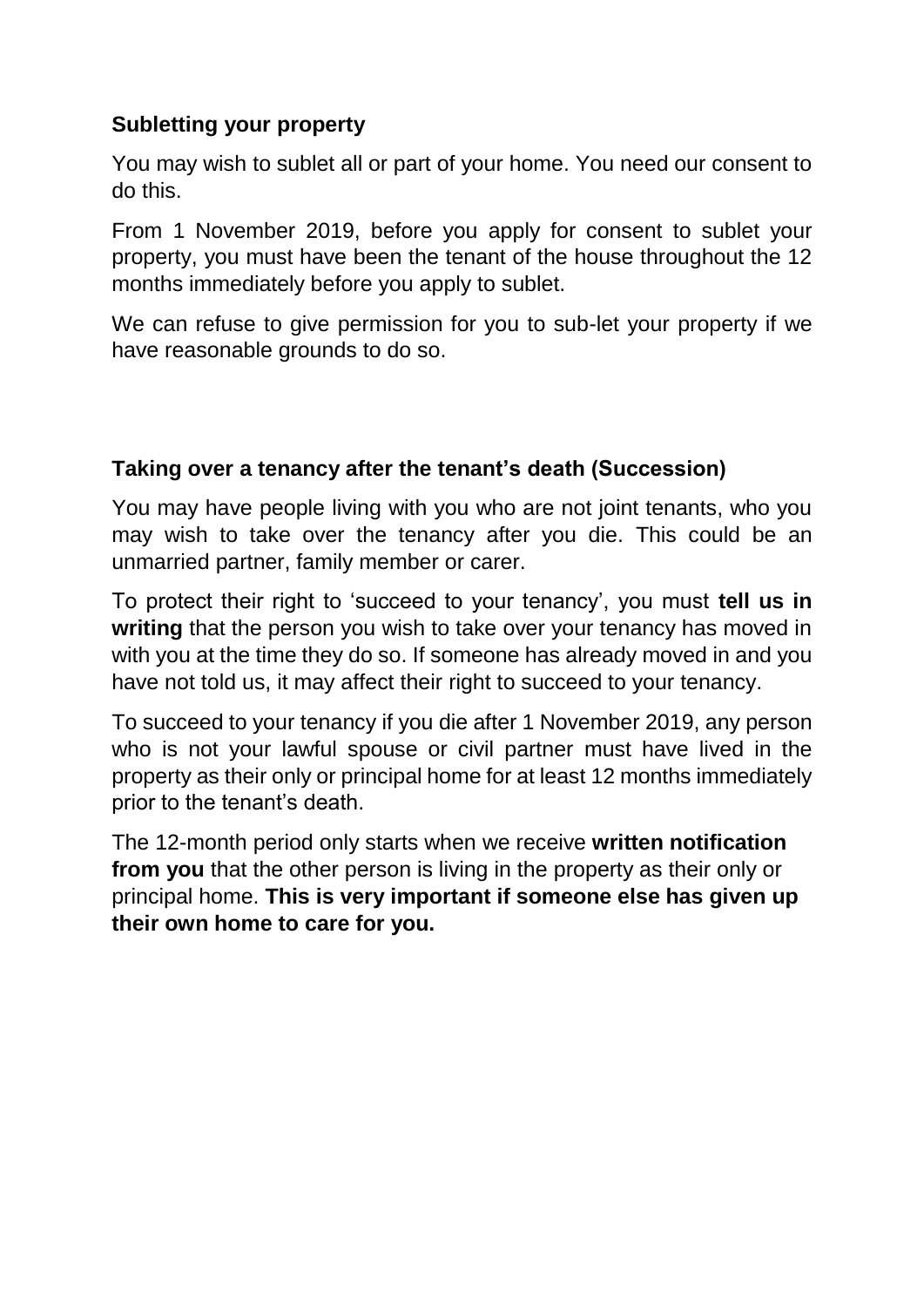## **Summary of Changes to your Rights under your Tenancy Agreement**

| <b>Topic</b>                 | When it<br>comes<br>into effect | <b>Changes introduced</b>                                                                                                                                                                                                                                                                                                                                                                                                                                                                                                                                                                                   | <b>Current situation</b>                                                                                                                             | <b>Action</b><br>required                                | What happens if you<br>don't take action?       |
|------------------------------|---------------------------------|-------------------------------------------------------------------------------------------------------------------------------------------------------------------------------------------------------------------------------------------------------------------------------------------------------------------------------------------------------------------------------------------------------------------------------------------------------------------------------------------------------------------------------------------------------------------------------------------------------------|------------------------------------------------------------------------------------------------------------------------------------------------------|----------------------------------------------------------|-------------------------------------------------|
| Conversion to<br><b>SSST</b> | 1 May<br>2019                   | Circumstances will include any situation where a tenant or<br>someone living with the tenant has acted in an antisocial<br>manner or pursued a course of conduct amounting to<br>harassment of another person. This conduct must have<br>been in or around the house occupied by the tenant and it<br>must also have happened in the 3 years before the notice is<br>served.                                                                                                                                                                                                                                | N/A                                                                                                                                                  | None                                                     | N/A                                             |
|                              |                                 | In cases where no antisocial behaviour order has been<br>granted by the court, the landlord must include in the notice<br>the actions of the person who has behaved in an antisocial<br>manner, the landlord's reasons for converting the tenancy<br>and details of the tenant's right of appeal to the court.                                                                                                                                                                                                                                                                                              |                                                                                                                                                      |                                                          |                                                 |
| Joint Tenancy                | November<br>2019                | The proposed joint tenant must have lived at the property as<br>their only principal home for the 12 months before you apply<br>for them to become a joint tenant. 12 months only start<br>when we have received written notification from you that<br>they live there.                                                                                                                                                                                                                                                                                                                                     | No qualifying<br>period                                                                                                                              | Notify us in<br>writing of who<br>lives in your<br>house | We will not be able to<br>offer a joint tenancy |
| Subletting                   | 1<br>November<br>2019           | You must have been the tenant of the house throughout the<br>12 months immediately before you apply for written<br>permission to sublet your home.                                                                                                                                                                                                                                                                                                                                                                                                                                                          | No qualifying<br>period                                                                                                                              | None                                                     | N/A                                             |
| Assignation                  | November<br>2019                | The house must have been your only or principal home<br>during the 12 months immediately before you apply for<br>written permission to pass your tenancy to someone else.<br>The person you wish to pass your tenancy to must have<br>lived at the property as their only or principal home for the<br>12 months before you apply.<br>The 12-month period only starts when we have received<br>written notification that the person living in the property as<br>their only or principle home. We must have been told that by<br>you, a joint tenant, or the person you now wish to pass the<br>tenancy to. | No qualifying<br>period for existing<br>tenant.<br>Six-month<br>qualification period<br>required for<br>assignee<br>Written notification<br>required | Notify us in<br>writing of who<br>lives in your<br>house | We will not be able to<br>assign your tenancy   |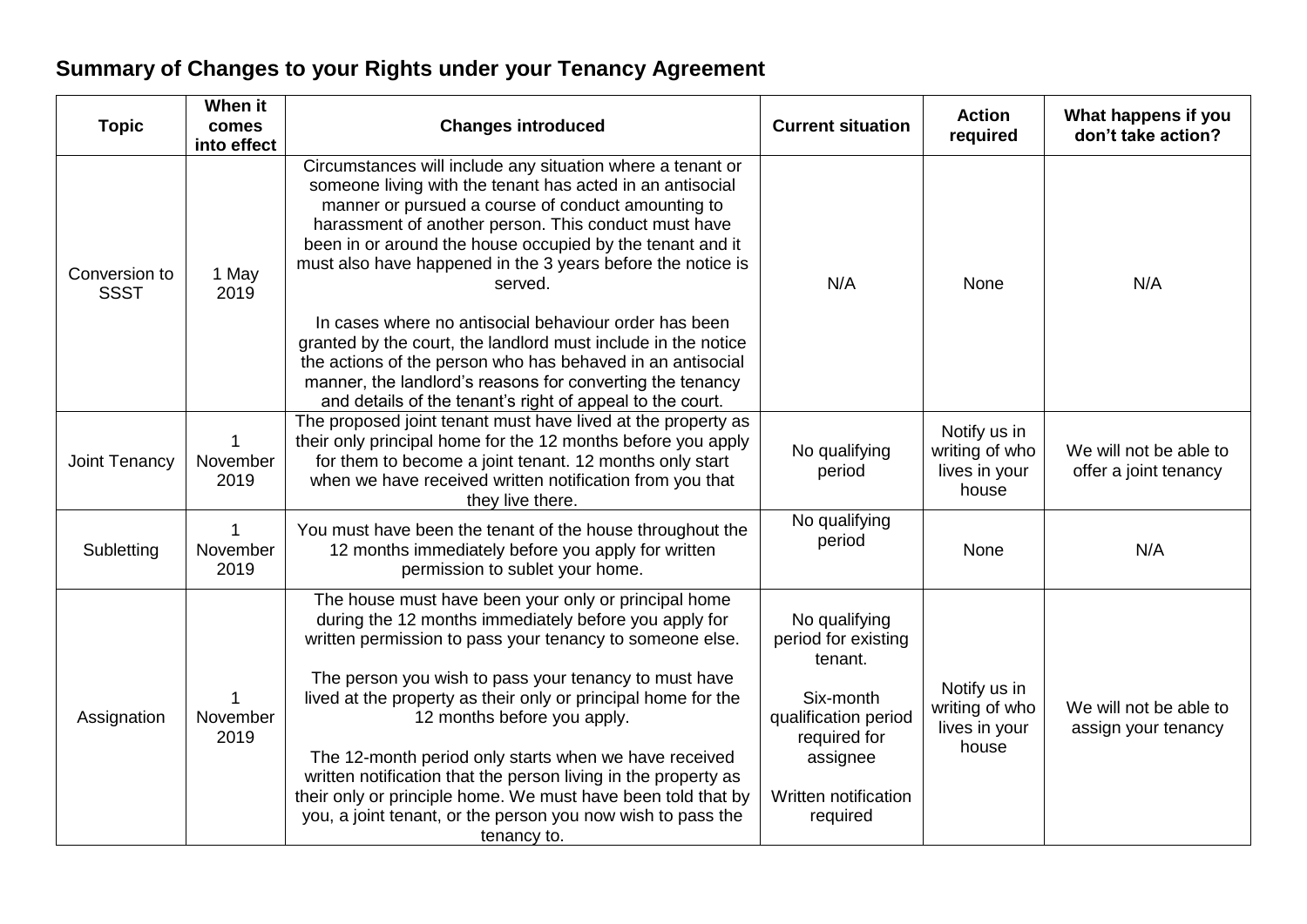| <b>Topic</b>                                                                                                                           | When it<br>comes<br>into effect | <b>Changes introduced</b>                                                                                                                                                                                                                                                                                                                                                                                                                                                                                        | <b>Current situation</b>                                                         | <b>Action</b><br>required                                | What happens if you<br>don't take action?                                                                                    |
|----------------------------------------------------------------------------------------------------------------------------------------|---------------------------------|------------------------------------------------------------------------------------------------------------------------------------------------------------------------------------------------------------------------------------------------------------------------------------------------------------------------------------------------------------------------------------------------------------------------------------------------------------------------------------------------------------------|----------------------------------------------------------------------------------|----------------------------------------------------------|------------------------------------------------------------------------------------------------------------------------------|
| Succession                                                                                                                             | November<br>2019                | The person who is not the lawful spouse or civil partner of<br>the deceased tenant who wishes to succeed to the tenancy<br>must have lived at the property as their only principal home<br>for 12 months at the time of the tenant's death.<br>The 12-month period does not begin until we have been<br>notified in writing that the person living in the property as<br>their only principal home. We must have been told that by<br>you, a joint tenant, or the person you now wish to pass the<br>tenancy to. | No qualifying<br>period<br>Written notification<br>required                      | Notify us in<br>writing of who<br>lives in your<br>house | The person will not be<br>entitled to succeed to<br>your tenancy. We will<br>have no discretion to<br>allow such succession. |
| <b>Ending SST</b><br>by Court Order<br>following a<br>conviction for<br>serious<br>antisocial<br>behaviour or<br>criminal<br>behaviour | 1 May<br>2019                   | Court does not have to consider whether it is reasonable to<br>make an order for eviction where the landlord has grounds<br>for recovery of possession under Schedule 2 paragraph 2 of<br>the Housing (Scotland) Act 2001.                                                                                                                                                                                                                                                                                       | Courts need to<br>consider if it is<br>reasonable to evict<br>after a conviction | N/A                                                      | N/A                                                                                                                          |
| Recovering<br>adapted<br>properties                                                                                                    | 1 May<br>2019                   | Court can be asked to end a tenancy of an adapted property<br>that is not being occupied by anyone who needs the<br>adaptations. This only applies where the landlord requires<br>the property for someone who does need the adaptations.<br>Notice would be required, and suitable alternative<br>accommodation would need to be offered.                                                                                                                                                                       | Adapted properties<br>cannot be<br>recovered                                     | N/A                                                      | N/A                                                                                                                          |